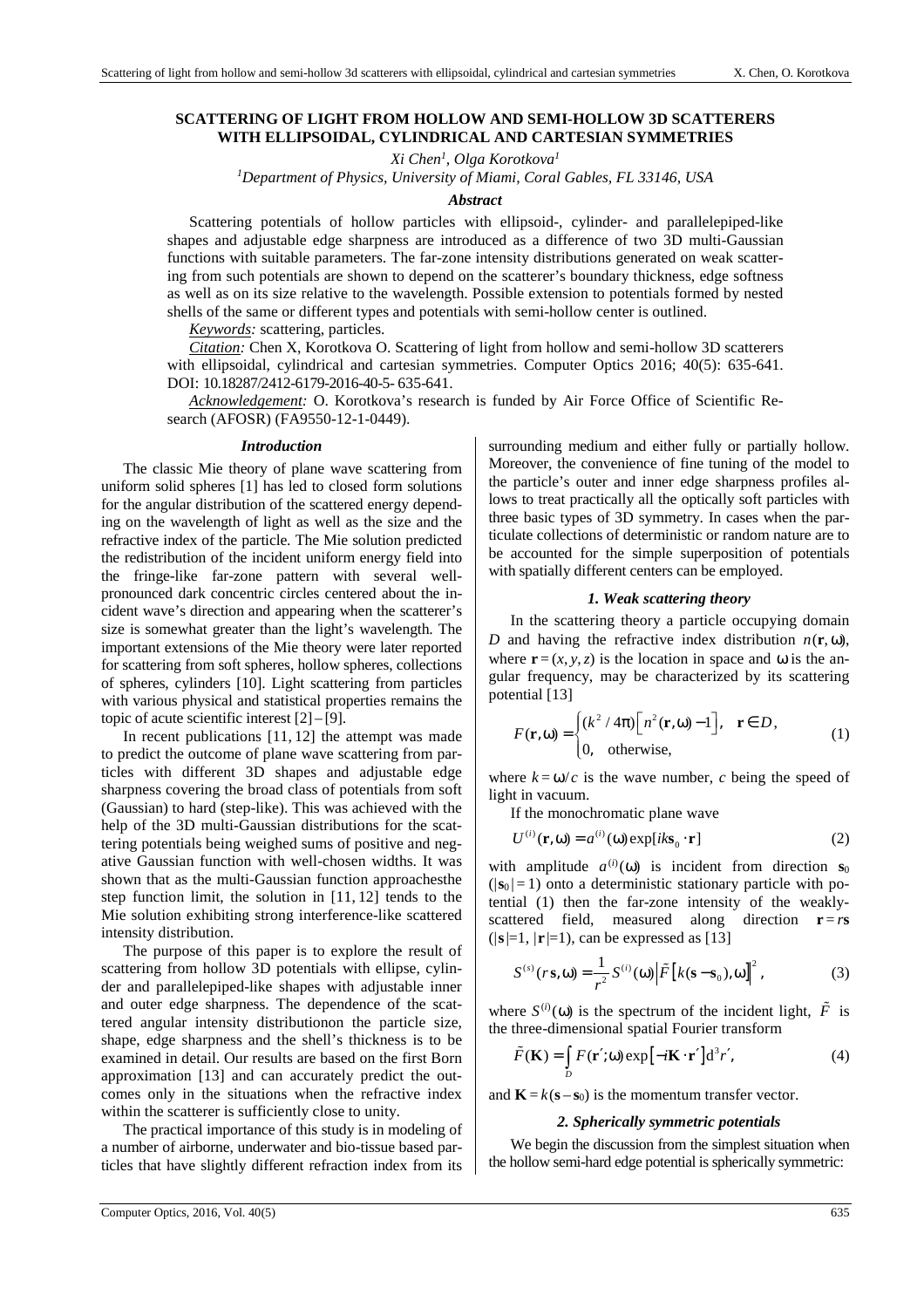$$
F_{HS}(\mathbf{r}; \omega) = \frac{k^2}{4\pi C_l} \sum_{l=1}^{L} (-1)^{l-1} {L \choose l} \times
$$
  
×[*h<sub>o</sub>* exp  $\left[ -l \frac{x^2 + y^2 + z^2}{2\sigma_o^2} \right] -$   
 $-h_i \exp \left[ -l \frac{x^2 + y^2 + z^2}{2\sigma_i^2} \right],$  (5)

where  $h<sub>o</sub>$  is the maximum value of the potential,  $h<sub>i</sub>$  is such that  $h_o > h_i$ ,  $h_o - h_i$  is the minimum value of the potential (at the particle's center),  $\sigma$ <sub>o</sub> is the radius of the outer edge,  $\sigma_i > \sigma_o$ ,  $\sigma_o - \sigma_i$  defines the thickness (fill factor) of the shell and a normalization factor is

$$
C_l = \sum_{l=1}^{L} (-1)^{l-1} \binom{L}{l},\tag{6}
$$

where  $\begin{pmatrix} L \\ L \end{pmatrix}$  $\begin{pmatrix} L \\ l \end{pmatrix}$  are binomial coefficients.

We note that the series in Eq.  $(5)$  may be equivalently written as a single function. Indeed, if

$$
f(u) = 1 - (1 - u)^{L}, \tag{7}
$$

where  $u$  is a scalar variable and  $L$  is a positive integer, one may reprsesnt  $f(u)$  via finite series

$$
f(u) = -\sum_{l=1}^{L} {L \choose l} (-u)^{l}.
$$
 (8)

In function  $u$  (in one dimension) is chosen as:

$$
u(x) = \exp\left[-\frac{x^2}{2\sigma^2}\right].
$$
 (9)

then 
$$
f(x) = \sum_{l=1}^{L} (-1)^{l-1} {L \choose l} exp\left[-l \frac{x^2}{2\sigma_x^2}\right].
$$
 (10)

To obtain the angular distribution of the spectral intensity of a plane wave scattered by sphere-like semi-soft particles we substitute the model of the potentials (5) into Eq. (3), and find that

$$
S_{HS}^{(s)}(\mathbf{r}\mathbf{s};\omega) =
$$
\n
$$
= \frac{S^{(i)k^{2}}(\omega)}{4\pi r^{2}} \left\{ h_{o} \frac{(2\pi)^{3/2} \sigma_{o}^{3}}{C_{l}} \sum_{l=1}^{L} \frac{(-1)^{l-1}}{l^{3/2}} \binom{L}{l} \times \right.
$$
\n
$$
\times \exp \left[ \frac{-k^{2} \sigma_{o}^{2}}{2l} \left[ (\mathbf{s}_{x} - \mathbf{s}_{0x})^{2} + (\mathbf{s}_{y} - \mathbf{s}_{0y})^{2} + (\mathbf{s}_{z} - \mathbf{s}_{0z})^{2} \right] \right] - (11)
$$
\n
$$
-h_{i} \frac{(2\pi)^{3/2} \sigma_{i}^{3}}{C_{l}} \sum_{l=1}^{L} \frac{(-1)^{l-1}}{l^{3/2}} \binom{L}{l} \times \exp \left[ \frac{-k^{2} \sigma_{i}^{2}}{2l} \times \left[ (\mathbf{s}_{x} - \mathbf{s}_{0x})^{2} + (\mathbf{s}_{y} - \mathbf{s}_{0y})^{2} + (\mathbf{s}_{z} - \mathbf{s}_{0z})^{2} \right] \right] \left\}^{2},
$$

The spectral intensity of a plane wave is always nonnegative, so the following condition must be satisfied.

$$
h_0 \sigma_o^3 - h_i \sigma_i^3 \ge 0 \tag{12}
$$

And this is automatically satisfied because of the previous condition.

Figures  $1 - 4$  show spherically symmetric potentials *FHS* for different values of the summation index *L*, size σ*o*, shell's thickness and shell's fill factor and the corresponding scattered intensity distributions.

For all the numerical examples we assume that the plane wave with wavelength  $\lambda = 632$  nm is incident on scatterers with centers at  $x=0$ ,  $y=0$ , and  $z=0$  and  $h<sub>o</sub>=1$ , along direction **s**<sub>0</sub> with coordinates  $s_{0x} = \sin \theta_0 \cos \phi_0$ ,  $s_{0y} = \sin \theta_0 \sin \phi_0$ ,  $s_{0z} = \cos \theta_0$ , where  $\theta_0$  and  $\phi_0$  are the polar and azimuthal incident angles in the corresponding spherical system. The scattered field is then calculated for a direction specified by a unit vector **s** with coordinates  $s_x = \sin\theta\cos\phi$ ,  $s_y = \sin\theta\sin\phi$ ,  $s_z = \cos\theta$ , where  $\theta$  and  $\phi$  are the polar and azimuthal scattered angles.

Figure 1 shows the hollow scattering potentials with spherical symmetry and different number of terms, *L* in the summation and the corresponding scattered far fields. As *L*, and hence, the edge sharpness, grow the number of fringes increase but saturate to eight for the whole angular range of forwarding directions.

Figure 2 illustrates the dependence of the scattered intensity on the effective radius of the spherical shell with  $L = 40$ ,  $h_i = 1$  (completely hollow in the center), but with different values of  $\sigma$ <sub>*o*</sub> and  $\sigma$ <sup>*i*</sup> (for all cases *ma<sub>o</sub>*/ $\sigma$ *i* = 5).

For shells with  $\sigma_o$  smaller than  $1/k$  the intensity decreases monotonically with azimuthal angle θ; for the shells with sizes comparable or grater than 1/*k* the interference patterns are formed, with increasing number of dark fringes for larger shells.

In Figure 3 the potentials of different thickness and the corresponding far-zone scattered intensity distributions are presented. As thickness increases, the hollow potential approaches solid potential, leading to smaller number of dark fringes occurring at large azimuthal angles.

Figure 4 illustrates the capability of the model to predict the scattered intensity in cases when the center of the particle is partially filled. For this the value of *h<sup>i</sup>* is to be positive. On fixing  $L = 40$ ,  $\sigma_o = 10/k$  and  $\sigma_i = 5/k$  and varying  $h_i$  from 0 to 1, we find that for completely hollow and for semi-hollow particles the number of dark fringes is smaller than for the corresponding solid particle.

In order to extend the analysis from spherically symmetric shells to other 3D shapes we can use the same idea as in Ref. [12] based on arranging the multi-Gaussian summations as: single 3D (ellipsoid),  $(2+1)D$  (cylinder) and  $(1+1+1)D$  (parallelepiped). Of course, for hollow and semi-hollow potentials instead of single summations the differences of the sums are to be implemented.

### *3. Hollow ellipsoids*

A scattering potential of an ellipsoidal scatterer with adjustable size, thickness, edge softness and fill factor can be modeled by the distribution:

$$
F_{HE}(\mathbf{r};\omega) = \frac{k^2}{4\pi C_l} \sum_{l=1}^{L} (-1)^{l-1} {L \choose l} \times
$$
  
 
$$
\times \left\{ h_0 \exp \left[ -l \left( \frac{x^2}{2\sigma_{xo}^2} + \frac{y^2}{2\sigma_{yo}^2} + \frac{z^2}{2\sigma_{zo}^2} \right) \right] - h_i \exp \left[ -l \left( \frac{x^2}{2\sigma_{xi}^2} + \frac{y^2}{2\sigma_{yi}^2} + \frac{z^2}{2\sigma_{zi}^2} \right) \right] \right\}.
$$
 (13)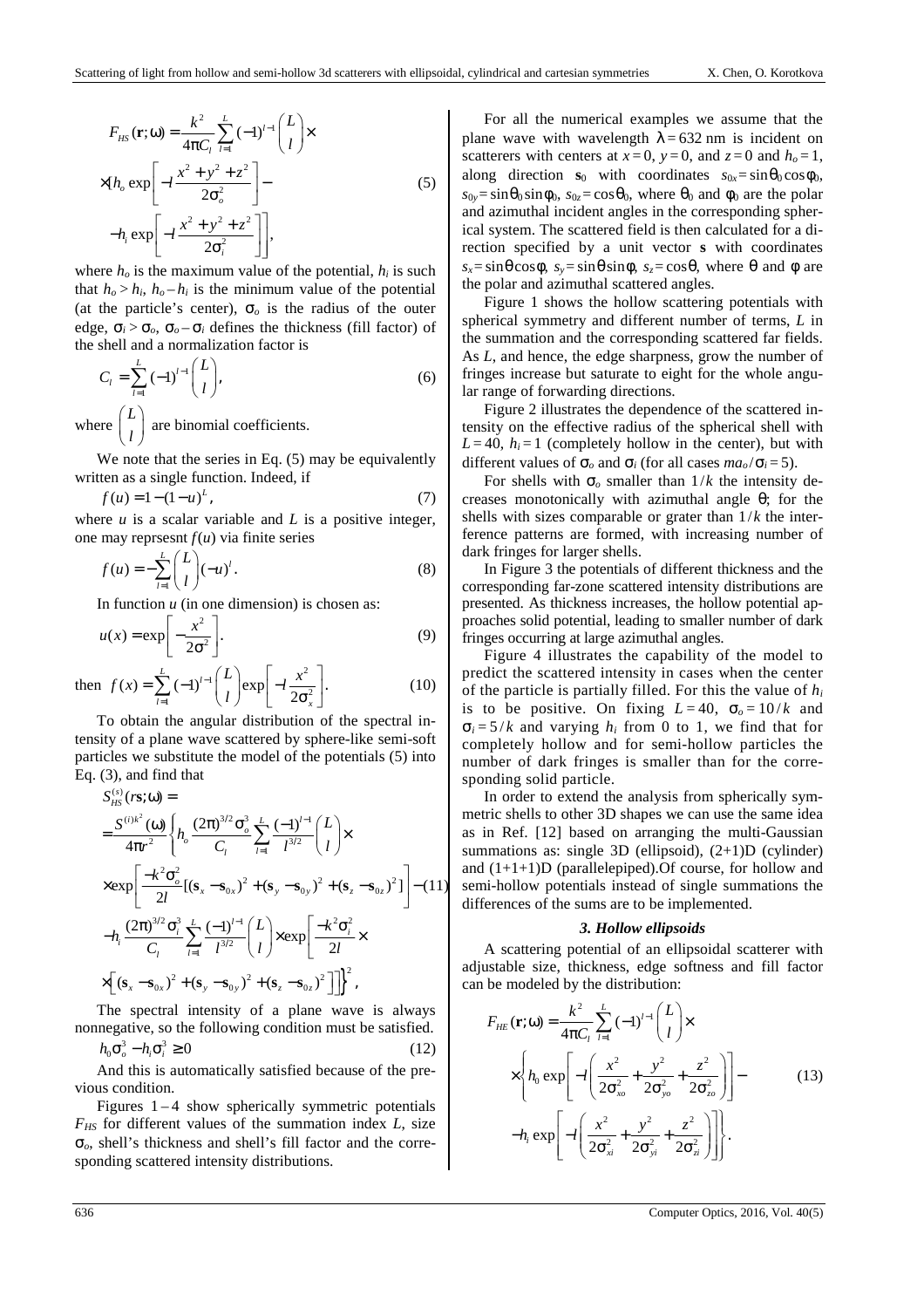





*Fig. 2. The potential and the intensity of the scattered plane wave for*  $L = 40$  *and different sizes:*  $\sigma_o = 1/k$ *,*  $\sigma_l = 0.2/k$  *(solid curve);*  $\sigma_0 = 5/k$  (dashed curve),  $\sigma_1 = 1/k$  (dashed curve); and  $\sigma_0 = 10/k$ ,  $\sigma_1 = 2/k$  (dotted curve)



*Fig. 3. The potential and the intensity of the scattered plane wave for*  $L = 40$ *,*  $\sigma_o = 10/k$  *and different thickness*  $\sigma_l = 1/k$  *(solid curve),*  $\sigma = 2.5 / k$  (dashed curve),  $\sigma = 5 / k$  (dotted curve)



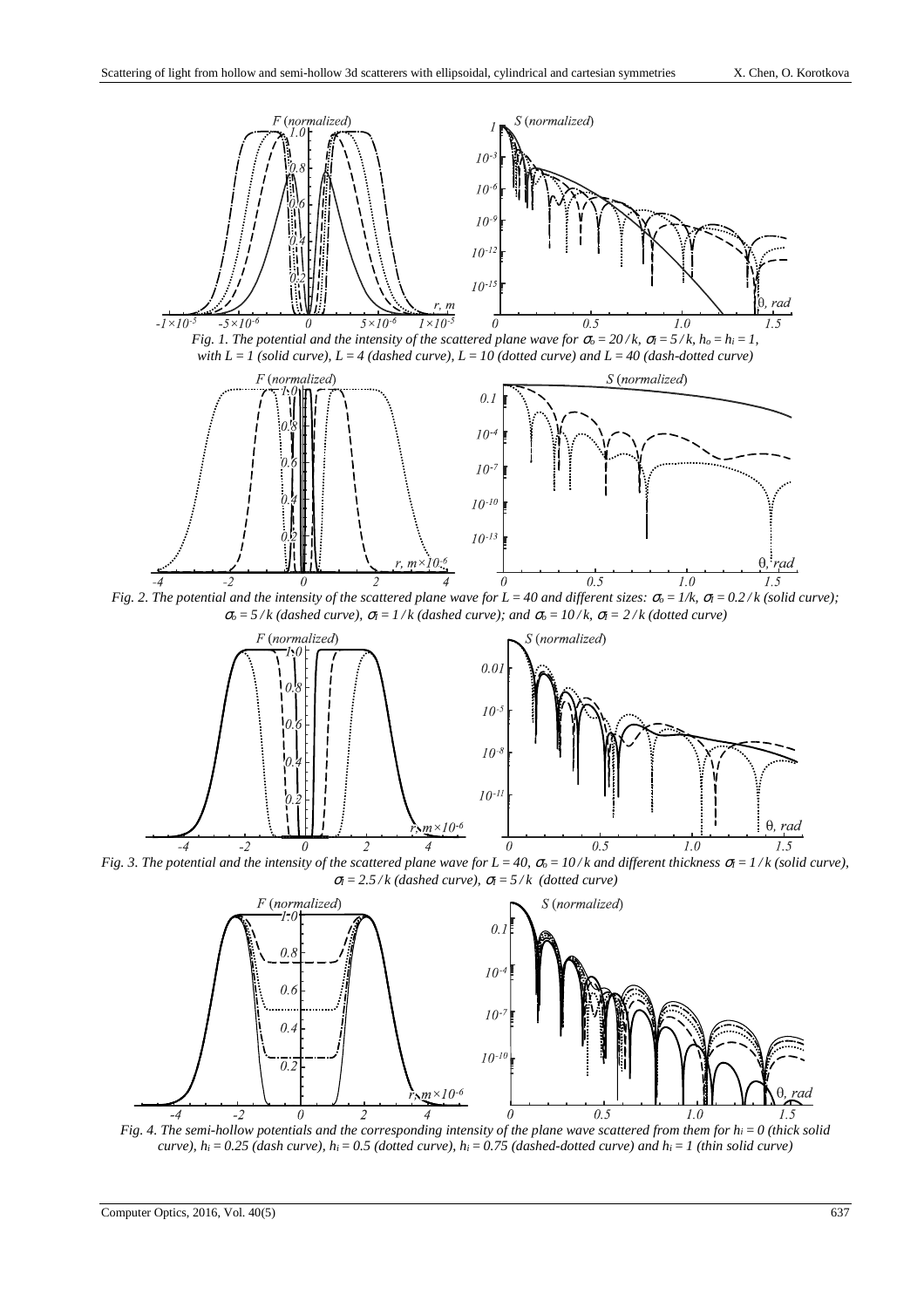Where the similar condition must be satisfied since the minimum value of the potential and the thickness are nonnegative. So  $h_o > h_i$ ,  $\sigma_{xo} > \sigma_{xi}$ ,  $\sigma_{vo} > \sigma_{vi}$ ,  $\sigma_{zo} > \sigma_{zi}$ .

Figure 5(a) and 5(b) illustrate the hollow elliptical potentials with  $L = 1$  and  $L = 20$ , respectively. As the upper index increases the ellipsoidal shell with sharper inner and outer edges is formed.



*Fig. 5. Hollow (a) ellipsoid with L* = 1, *(b) ellipsoid with L* = 20, *(c) cylinder with L= M =20 and (d) parallelepiped with L = M =P=20. For all figures* <sup>σ</sup>*xo >1/k,* <sup>σ</sup>*yo >1.5/k,* <sup>σ</sup>*zo > 2/k,*  <sup>σ</sup>*xi > 0.5/k,* <sup>σ</sup>*yi > 1/k and* <sup>σ</sup>*zi > 1.5/k*

On substituting this expression into Eq. (3) one finds that the corresponding far field scattered intensity becomes

$$
S_{HE}^{(s)}(r\mathbf{s};\omega) = \frac{S^{(i)}(\omega)k^{2}}{4\pi r^{2}} \left\{ h_{o} \frac{(2\pi)^{3/2} \sigma_{xo} \sigma_{yo} \sigma_{zo}}{C_{l}} \times \frac{\sum_{l=1}^{L} \frac{(-1)^{l-1}}{l^{3/2}} \left( L \right) \exp\left[ \frac{-k^{2}}{2l} \left( \sigma_{xo}^{2} \left( \mathbf{s}_{x} - \mathbf{s}_{0x} \right)^{2} + \sigma_{yo}^{2} \left( \mathbf{s}_{y} - \mathbf{s}_{0y} \right)^{2} + \sigma_{zo}^{2} \left( \mathbf{s}_{z} - \mathbf{s}_{0z} \right)^{2} \right) \right] - h_{i} \frac{(2\pi)^{3/2} \sigma_{xi} \sigma_{yi} \sigma_{zi}}{C_{l}} \sum_{l=1}^{L} \frac{(-1)^{l-1}}{l^{3/2}} {L \choose l} \times \exp\left[ \frac{-k^{2}}{2l} \left( \sigma_{xi}^{2} \left( \mathbf{s}_{x} - \mathbf{s}_{0x} \right)^{2} + \sigma_{yi}^{2} \left( \mathbf{s}_{y} - \mathbf{s}_{0y} \right)^{2} + \sigma_{yi}^{2} \left( \mathbf{s}_{y} - \mathbf{s}_{0z} \right)^{2} \right) \right] \right\}^{2}.
$$
\n(14)

Similarly the the following condition must be satisfied.  $h_0 \sigma_{\alpha x} \sigma_{\alpha y} \sigma_{\alpha z} - h_i \sigma_{ix} \sigma_{iy} \sigma_{iz} \ge 0$ . (15)

And this is also automatically satisfied because of the previous condition. Fig. 6 presents the density plots of the plane wave scattered from a typical ellipsoidal potential of fixed size with solid  $[6(a)$  and  $6(c)]$  and completely hollow  $[6(b)$  and  $6(d)$ ] centers. Soft-edge case  $(L=1,$ [6(a) and 6(b)]) and fairly hard-edge case  $(L=40, [6(c)]$ and 6(d)]) are considered. Compared with soft-edge, the hard-edge case lead to increased number of dark fringes. And in the soft-edge case, two dark fringes appear in the center in the hollow potentials. In the hard-edge case, compared with solidpotentials the hollow potentials lead to reduced number of dark fringes.



*Fig. 6. Density plots of the scattered intensity of a plane wave from ellipsoidal potentials with with*  $\sigma_{ox} = 10/k$ *,*  $\sigma_{oy} = 8/k$ *,*  $\sigma_{0z} = 6/k$ ,  $\sigma_{ix} = 5/k$ ,  $\sigma_{iy} = 4/k$ ,  $\sigma_{iz} = 3/k$  and (a)  $L = 1$ ,  $h_i = 0$ ; (b)  $L = 1$ ,  $h_i = 1$ ; (c)  $L = 40$ ,  $h_i = 0$  and (d)  $L = 40$ ,  $h_i = 1$ 

#### *4. Hollow Cylinders*

The potential of a hollow cylinder-like scatterer with semi-soft edges may be modeled by multiplying a difference of two 1D multi-Gaussian distributions corresponding to the axis of cylinder's symmetry and a difference of two 2D multi-Gaussian distributions corresponding to the other two orthogonal coordinates. For instance a cylinder aligned with the scattered direction  $z$  has the potential of the form:

$$
F_{HC}(\mathbf{r};\omega) = \frac{h_0 k^2}{4\pi C_l} \sum_{l=1}^{L} (-1)^{l-1} {L \choose l} \times
$$
  
\n
$$
\times \exp\left[-l\left(\frac{x^2}{2\sigma_{xo}^2} + \frac{y^2}{2\sigma_{yo}^2}\right)\right] \times
$$
  
\n
$$
\times \frac{1}{C_m} \sum_{m=1}^{M} (-1)^{m-1} {M \choose m} \exp\left[-m\frac{z^2}{2\sigma_{zo}^2}\right] -
$$
  
\n
$$
-\frac{h_l k^2}{4\pi C_l} \sum_{l=1}^{L} (-1)^{l-1} {L \choose l} \exp\left[-l\left(\frac{x^2}{2\sigma_{xa}^2} + \frac{y^2}{2\sigma_{ya}^2}\right)\right] \times
$$
  
\n
$$
\times \frac{1}{C_m} \sum_{m=1}^{M} (-1)^{m-1} {M \choose m} \exp\left[-m\frac{z^2}{2\sigma_{zi}^2}\right].
$$
 (16)

Where the similar condition must be satisfied. Here  $C_m$  has the same form as  $C_l$  in (6) but generally different value of upper index. In order to model a potential aligned with *x* or *y* directions it suffices to exchange in (16) all the quantities relating to *z* direction with those relating to *x* or *y* directions.

Figure 5(c) shows the hollow cylindrical potential with  $L = M = 20$ . We note that for  $L = M = 1$  the cylinder reduces to the Gaussian shell in 5(a).

Figure 7 shows typical distributions of scattered intensity of light scattered from cylinders oriented along the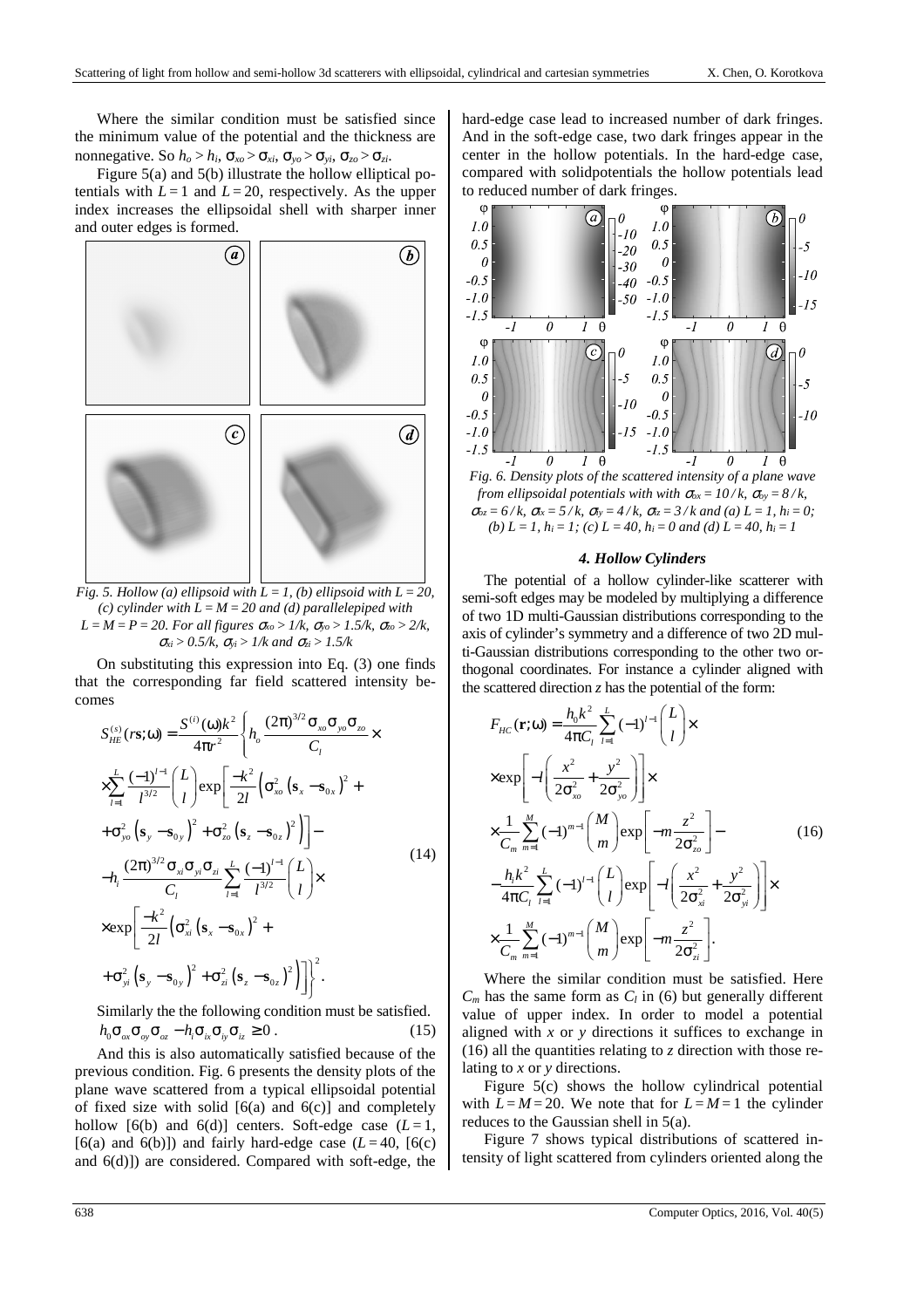scattering axis and having various potential strength *hi* in the center. Generally for cylinders two sets of curves crossing each other appear. As *hi* grows from 0 (solid cylinder) to 1 (hollow cylinder) the number of destructive interference curves decreases.

Figure 8 illustrates the interference pattern for cylinders with the axis of symmetry along the direction perpendicular to that of the incident light wave. In this case for semi-hollow scatterers closed curves in  $\theta - \phi$ plane may appear. In addition, the comparison between Figs. 7 and 8 implies that the orientation of the cylinder plays the crucial part for qualitatively determining of the scattered intensity distribution.



*Fig. 7. Density plots of the far-field intensity of the plane wave scattered from the cylindrical scatterers with symmetry axis along the*  z-direction (coinciding with the scattering axis) with  $\sigma_{\alpha x} = 10/k$ ,  $\sigma_{\alpha y} = 8/k$ ,  $\sigma_{\alpha z} = 6/k$ ,  $\sigma_{\alpha x} = 5/k$ ,  $\sigma_{\alpha y} = 4/k$ ,  $\sigma_{\alpha z} = 3/k$  for (a)  $h_i = 0$ *(solid ellipsoid); (b)*  $h_i = 0.1$ ; *(c)*  $h_i = 0.4$ ; *(d)*  $h_i = 1$  *(completely hollow ellipsoid)* 



*Fig. 8. Density plots of the far-field intensity of the plane wave scattered from the cylindrical scatterers with symmetry axis along the*  z-direction (perpendicular to the scattering axis) with  $\sigma_{ox} = 10/k$ ,  $\sigma_{ox} = 8/k$ ,  $\sigma_{ox} = 6/k$ ,  $\sigma_{ix} = 5/k$ ,  $\sigma_{ix} = 4/k$ ,  $\sigma_{iz} = 3/k$  for (a)  $h_i = 0$ *(solid cylinder); (b)*  $h_i = 0.1$ ; *(c)*  $h_i = 0.4$ ; *(d)*  $h_i = 1$  *(completely hollow cylinder)* 

On subsituting from Eq. (16) into Eq. (3) we find that the corresponding far-field scattered intensity takes the form:

$$
S_{HC}^{(s)}(r\mathbf{s};\omega) = \frac{S^{(i)}(\omega)k^{2}}{4\pi r^{2}} \left\{ h_{o} \frac{(2\pi)^{3/2} \sigma_{xo} \sigma_{yo} \sigma_{zo}}{C_{l} C_{m}} \times \sum_{l=1}^{L} \frac{(-1)^{l-1}}{l} {L \choose l} \times \right.
$$
  
\n
$$
\times \exp \left[ \frac{-k^{2}}{2l} \left( \sigma_{xo}^{2} (\mathbf{s}_{x} - \mathbf{s}_{0x})^{2} + \sigma_{yo}^{2} (\mathbf{s}_{y} - \mathbf{s}_{0y})^{2} \right) \right] \times \sum_{m=1}^{M} \frac{(-1)^{m-1}}{\sqrt{m}} {M \choose m} \exp \left[ \frac{-k^{2} \sigma_{zo}^{2}}{2m} (\mathbf{s}_{z} - \mathbf{s}_{0z})^{2} \right] -
$$
  
\n
$$
-h_{i} \frac{(2\pi)^{3/2} \sigma_{xi} \sigma_{yi} \sigma_{zi}}{C_{l} C_{m}} \sum_{l=1}^{L} \frac{(-1)^{l-1}}{l} {L \choose l} \times \exp \left[ \frac{-k^{2}}{2l} \left( \sigma_{xl}^{2} (\mathbf{s}_{x} - \mathbf{s}_{0x})^{2} + \sigma_{yi}^{2} (\mathbf{s}_{y} - \mathbf{s}_{0y})^{2} \right) \right] \times \sum_{m=1}^{M} \frac{(-1)^{m-1}}{\sqrt{m}} {M \choose m} \exp \left[ \frac{-k^{2} \sigma_{zi}^{2}}{2m} (\mathbf{s}_{z} - \mathbf{s}_{0z})^{2} \right] \right]^{2}.
$$
  
\n(17)

# *5. Hollow Parallelepipeds*

A hollow soft-edge parallelepiped's scattering potential can be modeled by a product of three one-dimensional multi-Gaussian distributions:

$$
F_{HP}(\mathbf{r};\omega) = \frac{h_0 k^2}{4\pi C_n} \sum_{n=1}^{N} (-1)^{n-1} {N \choose n} \exp\left[-n\frac{x^2}{2\sigma_{xo}^2}\right] \frac{1}{C_p} \sum_{p=1}^{P} (-1)^{p-1} {P \choose p} \exp\left[-p\frac{y^2}{2\sigma_{yo}^2}\right] \times
$$
  
\n
$$
\times \frac{1}{C_m} \sum_{m=1}^{M} (-1)^{m-1} {M \choose m} \exp\left[-m\frac{z^2}{2\sigma_{zo}^2}\right] - \frac{h_i k^2}{4\pi C_n} \sum_{n=1}^{N} (-1)^{n-1} {N \choose n} \exp\left[-n\frac{x^2}{2\sigma_{xa}^2}\right] \times
$$
  
\n
$$
\times \frac{1}{C_p} \sum_{p=1}^{P} (-1)^{p-1} {P \choose p} \exp\left[-p\frac{y^2}{2\sigma_{yi}^2}\right] \frac{1}{C_m} \sum_{m=1}^{M} (-1)^{m-1} {M \choose m} \exp\left[-m\frac{z^2}{2\sigma_{zi}^2}\right],
$$
  
\n(18)

where  $C_n$  and  $C_p$  have the same form as normalization factor  $C_l$  in (6) but possibly different values of their upper indexes and also the similar condition should be satisfied.

Figure 5(d) shows the hollow parallelepiped-like potential with  $L=M=P=20$ . Just like in the cylindrical case, for  $L=M=P=1$  the parallelepiped shell reduces to the elliptical soft Gaussian shell in 5(a).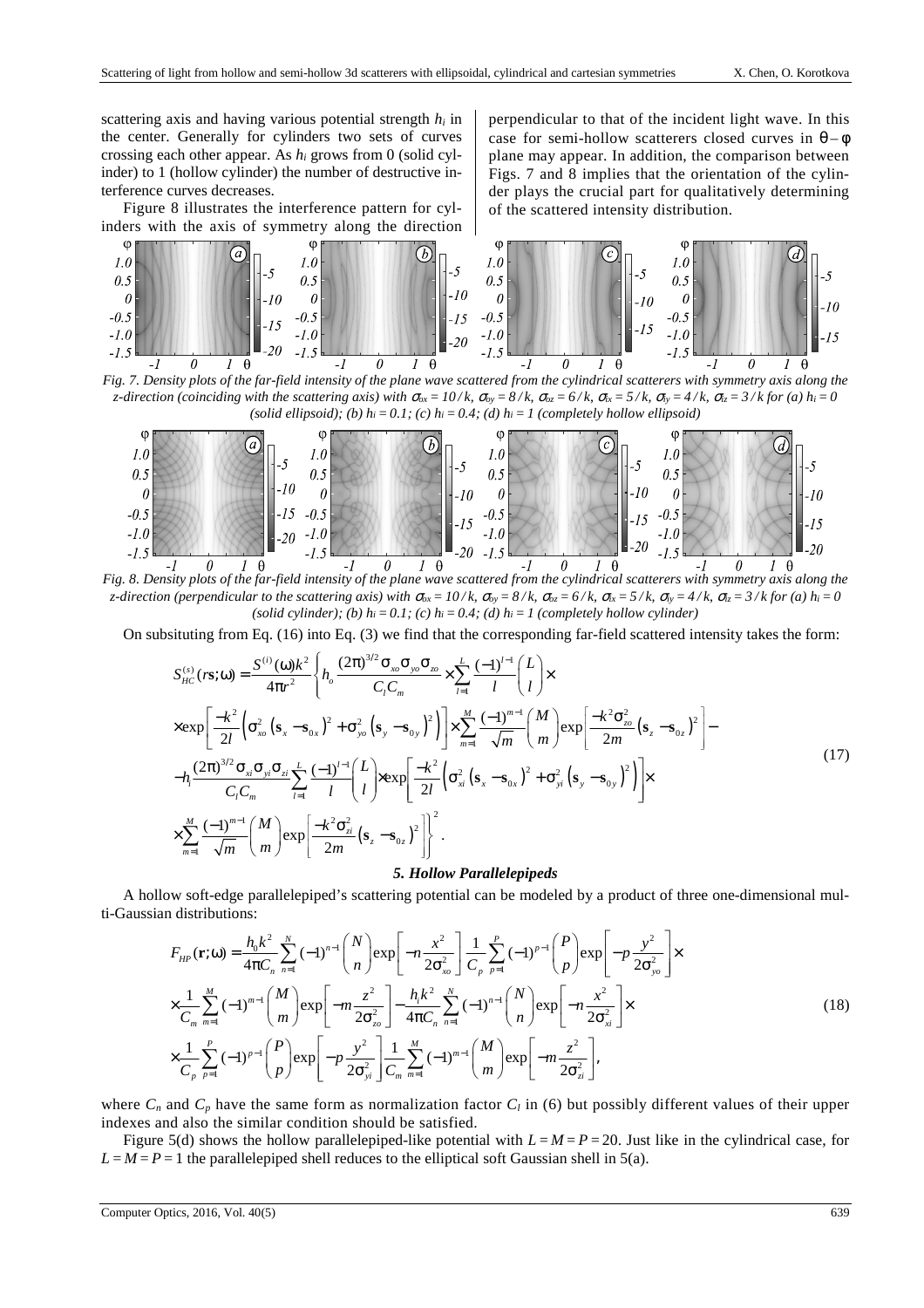The far-zone scattered intensity distribution is now readily obtained on substituting from (18) into (3):

$$
S_{HP}^{(s)}(r\mathbf{s};\omega) = \frac{S^{(i)}(\omega)k^{2}}{4\pi r^{2}} \left\{ \frac{(2\pi)^{3/2} \sigma_{xo} \sigma_{yo} \sigma_{zo}}{C_{n} C_{p} C_{m}} \sum_{n=1}^{N} \frac{(-1)^{n-1}}{\sqrt{n}} {N \choose n} \exp\left[ \frac{-k^{2} \sigma_{xo}^{2}}{2n} (\mathbf{s}_{x} - \mathbf{s}_{0x})^{2} \right] \times \times \sum_{p=1}^{P} \frac{(-1)^{p-1}}{\sqrt{p}} {P \choose p} \exp\left[ \frac{-k^{2} \sigma_{yo}^{2}}{2p} (\mathbf{s}_{y} - \mathbf{s}_{0y})^{2} \right] \sum_{m=1}^{M} \frac{(-1)^{m-1}}{\sqrt{m}} {M \choose m} \exp\left[ \frac{-k^{2} \sigma_{zo}^{2}}{2m} (\mathbf{s}_{z} - \mathbf{s}_{0z})^{2} \right] - \frac{(2\pi)^{3/2} \sigma_{x1} \sigma_{y1} \sigma_{z1} N_{y1} \sigma_{z2} N_{y1} \sigma_{z1} N_{z1} \sqrt{n}}{C_{n} C_{p} C_{m}} \sum_{n=1}^{N} \frac{(-1)^{n-1}}{\sqrt{n}} {N \choose n} \exp\left[ \frac{-k^{2} \sigma_{xa}^{2}}{2n} (\mathbf{s}_{x} - \mathbf{s}_{0x})^{2} \right] \sum_{p=1}^{P} \frac{(-1)^{p-1}}{\sqrt{p}} {P \choose p} \exp\left[ \frac{-k^{2} \sigma_{yi}^{2}}{2p} (\mathbf{s}_{y} - \mathbf{s}_{0y})^{2} \right] \times \sum_{m=1}^{M} \frac{(-1)^{m-1}}{\sqrt{m}} {M \choose m} \exp\left[ \frac{-k^{2} \sigma_{zi}^{2}}{2m} (\mathbf{s}_{z} - \mathbf{s}_{0z})^{2} \right] \right\}.
$$
\n(19)

Figure 9 shows the scattered intensity patterns for several parallelepiped-like particles with different values of  $h_i$  Solid [9(b)], semi-solid [9(b) and 9(c)] and hollow [9(d)] scatterers all have three sets of dark curves. Just like in the case of a cylinder, as *hi* grows bigger, the dark closed curves may appear for semi-solid scatterers.

Figure 10 compares the scattered intensity patterns for light scattered from completely hollow parallelepipeds with different thickness: thicker walls of the scatterer [Fig. 10(b)] lead to fewer interference curves but more closed curves in the center.



*Fig. 9. Density plots of the far-field intensity of the plane wave scattered from the typical parallelepiped-like scatterers with*   $\sigma_{ox} = 10/k$ ,  $\sigma_{oy} = 8/k$ ,  $\sigma_{oz} = 6/k$ ,  $\sigma_{ix} = 5/k$ ,  $\sigma_{iy} = 4/k$ ,  $\sigma_{iz} = 3/k$  for (a)  $h_i = 0$  (solid parallelepiped); (b)  $h_i = 0.1$ ; (c)  $h_i = 0.4$ ; (d)  $h_i = 1$  (completely hollow parallelepiped)



*Fig. 10. Density plots of the far-field intensity of the plane wave scattered from two completely hollow parallelepiped-like scatterers*  $(h_i = 1)$  with  $\sigma_{ox} = 10/k$ ,  $\sigma_{ox} = 8/k$ ,  $\sigma_{ox} = 6/k$  but of *different thickness: (a)*  $\sigma_{ix} = \frac{9}{k}$ ,  $\sigma_{iy} = \frac{7}{k}$ ,  $\sigma_{iz} = \frac{5}{k}$  and (b)  $\sigma_{ix} = 2.5 / k$ ,  $\sigma_{iy} = 2 / k$ ,  $\sigma_{iz} = 1.5 / k$ 

### *6. Summary*

By means of multi-Gaussian functions in 1D, 2D and 3D settings we have established analytical models for the scattering potentials that can be of different shapes: spherical, ellipsoidal, cylindrical and parallelepiped-like, as well as have adjustable size, outer and inner edge sharpness and shell thickness. On the basis of the first Born approximation and far-zone approximation we have analytically evaluated the distributions of scattered intensities for all the cases for the incident plane wave. Our results illustrate that the solid, semi-hollow and hollow scatterers lead to qualitatively different far-field intensity distributions, forming the fringe-like patterns accounting for size, sharpness, and geometrical features as the presence of right-angle side-joints (cylinder and parallelepiped) and the corners (parallelepiped). The models are of acute academic interest since they are entirely based on the dimension-separable and easily integrable and transformable Gaussian functions.

The model can be readily extended to the following cases: 1) The choice of different upper indexes for the potentials can account for situations in which different smoothing is required in the three orientations; 2) The profile of the hollow part of the scatterer does not need to coincide with that of the external edge, for instance one can readily model a cube with the removed ellipsoidal central part; 3) The nested potentials of the same or different geometrical profiles can be employed; 4) Multiple exclusions at different locations within the scatterer can be used for modeling of the porous media.

#### *References*

- [1] Mie G. Beitruge zur Optik truber Medien, speziell kolloidaler Metallosungen. Annalen der Physik 1908; 330(3): 377-445. DOI: 10.1002/andp.19083300302.
- [2] Wang T, Li X, Ji X, Zhao D. Spectral changes and spectral switches of light waves on scattering from a semisoft boundary medium. Opt Commun 2014; 324: 152-156. DOI: 10.1016/j.optcom.2014.03.054.